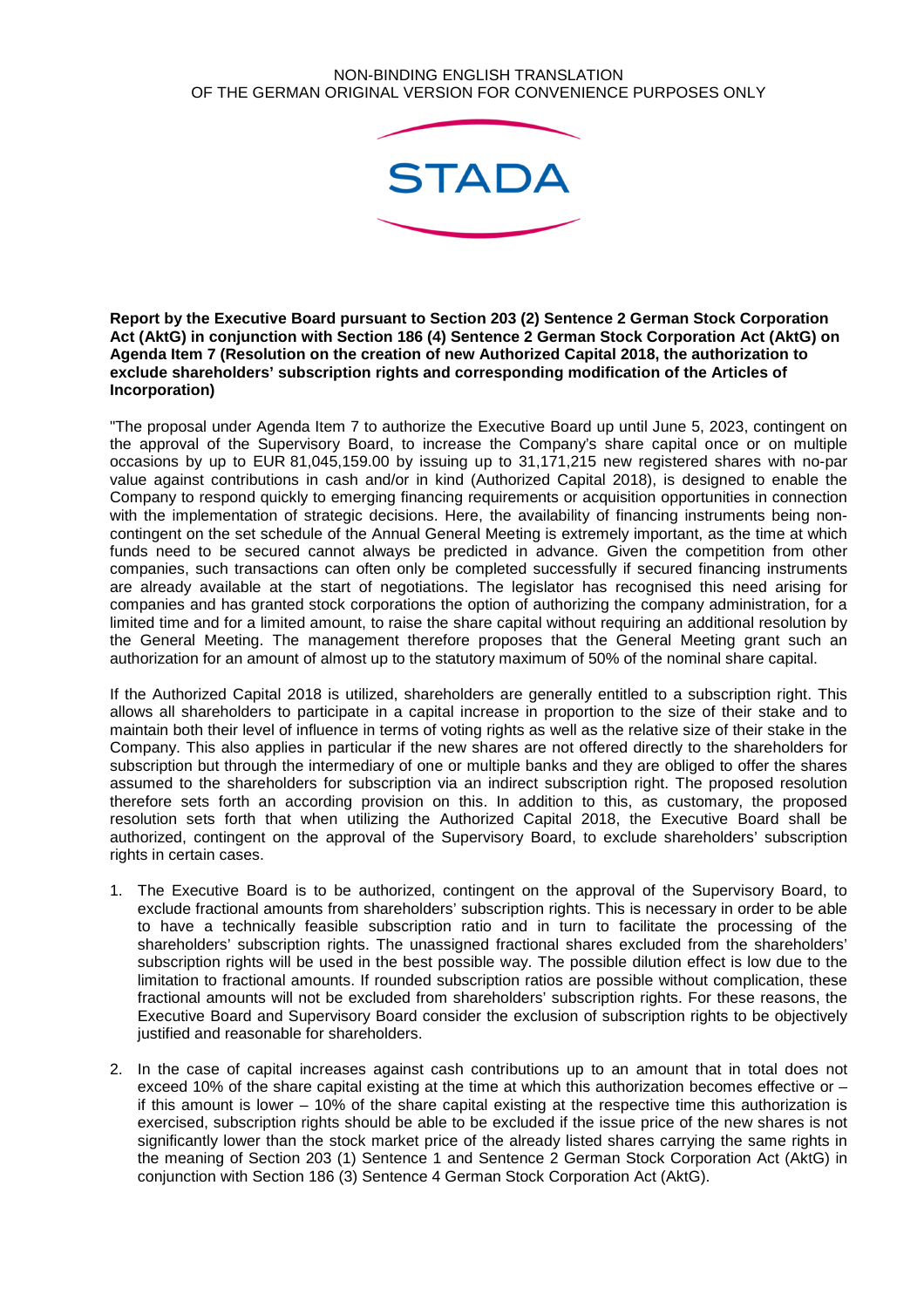The Executive Board, contingent on the approval of the Supervisory Board, shall keep any discount on the current stock exchange price as low as possible.

In total, the subscription rights exclusion must not exceed either 10% of the share capital existing at the time this authorization becomes effective or – if this amount is lower – 10% of the existing share capital at the respective time this authorization is exercised. Treasury shares sold during the term of this authorization with Section 186 (3) Sentence 4 German Stock Corporation Act (AktG) applying mutatis mutandis must be credited against the 10% limit. In addition to this, shares issued for the purpose of servicing bonds with warrants or conversion rights or obligations must be credited against the 10% limit if the bonds are issued during the term of this authorization with Section 186 (3) Sentence 4 German Stock Corporation Act (AktG) applying mutatis mutandis under exclusion of the subscription rights.

This is designed to enable the Company to take advantage of favourable stock-market situations that emerge at short notice and, by setting a price close to that of the market, to also attain an issue price which is as high as possible, in turn boosting equity to the greatest extent possible. Past experience shows that a capital increase of this kind tends to lead to a higher inflow of funds than a comparable capital increase with shareholders' subscription rights thanks to the ability to act quickly. This is therefore in the vested interests of the Company and the shareholders. Whilst it is true that this leads to a lower relative proportion of shares and a lower relative share of voting rights for the existing shareholders, shareholders who wish to maintain their relative proportion of shares and their relative share of voting rights have the opportunity to acquire the requisite number of shares on the stock exchange.

3. In case of capital increases against contributions in kind, subscription rights should be able to be excluded, in particular in order to be able to offer the Company's new shares in the scope of company mergers or the direct or indirect acquisition of companies, company divisions, company participations or other assets. The Company intends to continue to boost its competitiveness through acquisitions and in doing so to enable long-term and continuous gains in profitability. The Company should be given the opportunity to be able to react quickly and flexibly on national and international markets to advantageous offers or any other opportunities for company mergers or the acquisition of companies, divisions of companies or participations in companies or any other assets. Often negotiations result in a need to provide shares as a consideration and not (just) cash. This is better for the Company's liquidity. It is true that the exclusion of subscription rights lowers the relative size of the stake in the Company and the relative share of voting rights held by existing shareholders. But if subscription rights were granted, the merger or acquisition of companies, company divisions, participations in companies or other assets in exchange for shares would not be possible, and it would not be possible to secure the advantages this entailed for the Company and its shareholders.

It should also be possible to exclude subscription rights in order to introduce loans or other liabilities as a contribution in kind to the Company. In terms of the balance sheet, this constitutes a conversion of debt into equity and as such an improved equity base. The improved financial structure of the Company this entails is potentially in the Company's interest. If the contribution in kind is to be made by the Company's shareholders, when examining whether the exclusion of subscription rights is reasonable, the possibility of carrying out a hybrid cash and in-kind capital increase which all shareholders can participate in can be considered.

The Executive Board will only utilize the authorization to increase capital in kind whilst excluding subscription rights from the Authorized Capital if the value of the new shares and the value of the contribution in kind are in reasonable proportion to one another. Here, the issue price of the shares to be issued should generally be based on the stock market price. This thus avoids a financial disadvantage for the shareholders excluded from the right of subscription.

4. Finally, subscription rights should be able to be excluded to the extent that holders of bonds with warrants or conversion rights and/or obligations issued by the Company or its Group companies are granted a subscription right to new shares in line with the respective conditions of issue. In order to facilitate their placement on the capital market, the terms and conditions of bonds with warrants and conversion rights and/or obligations usually contain a provision to protect against dilution which ensures that holders or creditors of the bonds with warrants and conversion rights and/or obligations have the same right to subscribe to shares as shareholders do in the event of shares being issued subsequently. This means the subscription rights holders are treated as if they had exercised their subscription rights and were shareholders. In order to provide the issuances in question (bonds with warrants and conversion rights and/or obligations) with this kind of dilution protection, the subscription right of shareholders to these shares has to be excluded. This serves to facilitate the placing of the bonds or to place them at better conditions and in turn serves the interest of the shareholders in securing the best financing structure for their company.